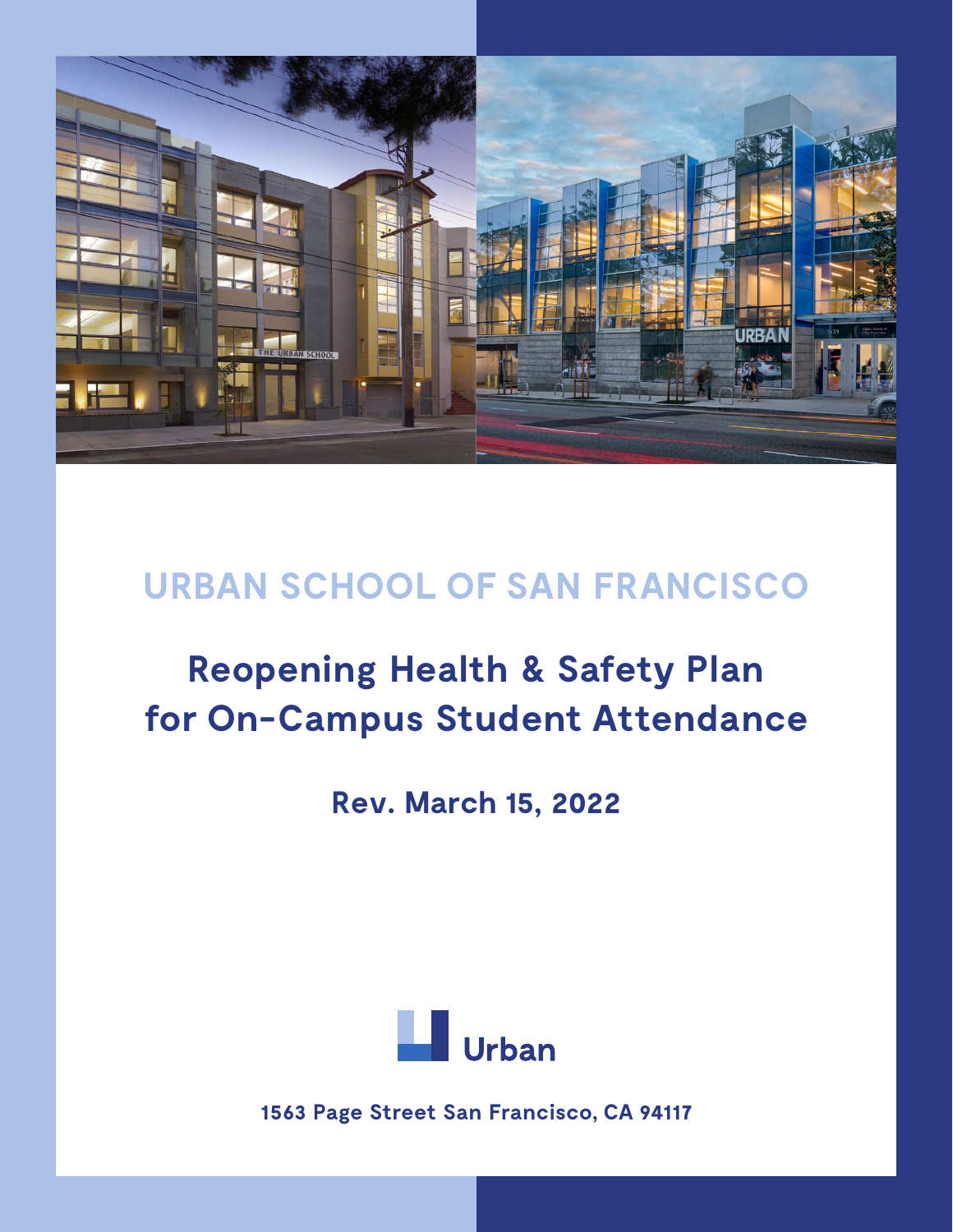### **TABLE OF CONTENTS**

| <b>Quick Tips for a Healthy Community</b>                                                                                                                                                                                                                                                                                                                                                                                                                 | 3                                   |  |
|-----------------------------------------------------------------------------------------------------------------------------------------------------------------------------------------------------------------------------------------------------------------------------------------------------------------------------------------------------------------------------------------------------------------------------------------------------------|-------------------------------------|--|
| <b>Introduction</b>                                                                                                                                                                                                                                                                                                                                                                                                                                       | 4                                   |  |
| <b>Important Contact Information</b>                                                                                                                                                                                                                                                                                                                                                                                                                      | 4                                   |  |
| <b>Face Masks</b>                                                                                                                                                                                                                                                                                                                                                                                                                                         | 5                                   |  |
| <b>Eating on Campus</b>                                                                                                                                                                                                                                                                                                                                                                                                                                   | 6                                   |  |
| <b>Staying Home When Sick</b>                                                                                                                                                                                                                                                                                                                                                                                                                             | 7                                   |  |
| <b>Urban's COVID-19 Close Contact Guidelines</b>                                                                                                                                                                                                                                                                                                                                                                                                          | 7                                   |  |
| If your student has had close contact with someone with confirmed COVID-19, they must<br>closely monitor for COVID-19 symptoms for 14 days and get tested immediately if any<br>symptoms develop. Your student will not need to quarantine if they remain asymptomatic, but<br>will be required to provide proof of a negative antigen test on Day 5 following exposure. If you<br>do not have access to antigen tests the school will provide them.<br>8 |                                     |  |
| <b>Remote Learning</b>                                                                                                                                                                                                                                                                                                                                                                                                                                    | 8                                   |  |
| <b>Vaccinations</b>                                                                                                                                                                                                                                                                                                                                                                                                                                       | 8                                   |  |
| <b>Additional Health and Safety Practices</b><br>Handwashing<br><b>Classroom Safety</b><br>Visitors to Campus<br><b>Urban Community Events</b><br><b>Travel</b><br>Transportation                                                                                                                                                                                                                                                                         | 8<br>8<br>9<br>$9\,$<br>9<br>9<br>9 |  |
| <b>Cleaning and Disinfecting</b>                                                                                                                                                                                                                                                                                                                                                                                                                          | 10                                  |  |
| <b>Ventilation and Air Quality</b>                                                                                                                                                                                                                                                                                                                                                                                                                        | 11                                  |  |
| <b>Considerations for Moving to Virtual School</b>                                                                                                                                                                                                                                                                                                                                                                                                        | 11                                  |  |
| Protocols for COVID-19 Symptoms, Cases and Exposures for Students and Employees                                                                                                                                                                                                                                                                                                                                                                           | 11                                  |  |
| <b>Data and Evaluation</b>                                                                                                                                                                                                                                                                                                                                                                                                                                | 14                                  |  |
| <b>Identification and Evaluation of COVID-19 Hazards</b>                                                                                                                                                                                                                                                                                                                                                                                                  | 15                                  |  |
| <b>Community Training</b>                                                                                                                                                                                                                                                                                                                                                                                                                                 | 15                                  |  |
| <b>Addenda</b><br><b>Resource Documents</b>                                                                                                                                                                                                                                                                                                                                                                                                               | 16<br>16                            |  |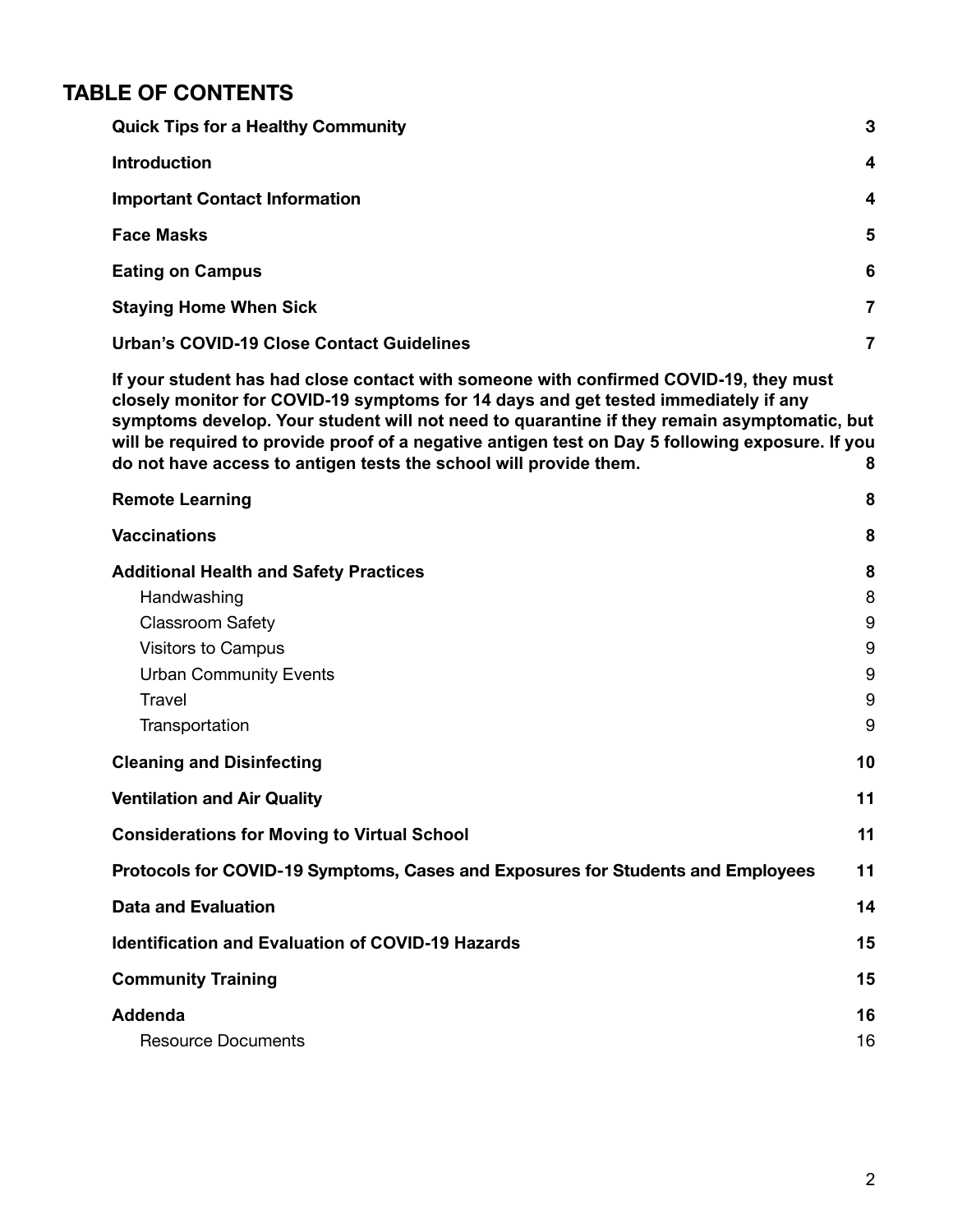### <span id="page-2-0"></span>**Quick Tips for a Healthy Community**

- Get vaccinated (and boosted if eligible) today!
- Stay home if you are sick or have any COVID-19 related symptoms.
- Through March 18, 2022: To ensure the safety of our community, all students, faculty, staff and visitors must wear fitted face masks over both their nose and mouth at all times while on campus, except on the Salkind Center roof or in the Page Campus backyard. (Bandanas, neck gaiters, or other masks that are not fully fitted are not allowed).
- Through March 18, 2022: When indoors, a face mask may be removed to take a bite of food or a sip of a drink, but must be immediately refitted while chewing/swallowing. Eat first, mask up, then talk!
- Face masks do not need to be worn for outside activities.
- Wash hands or use hand sanitizer frequently, including before and after eating; after coughing or sneezing; before and after class; and before and after using the restroom. Cough/sneeze inside a tissue or elbow, even while wearing a mask.
- All visitors to Urban's campus are required to provide proof of vaccination.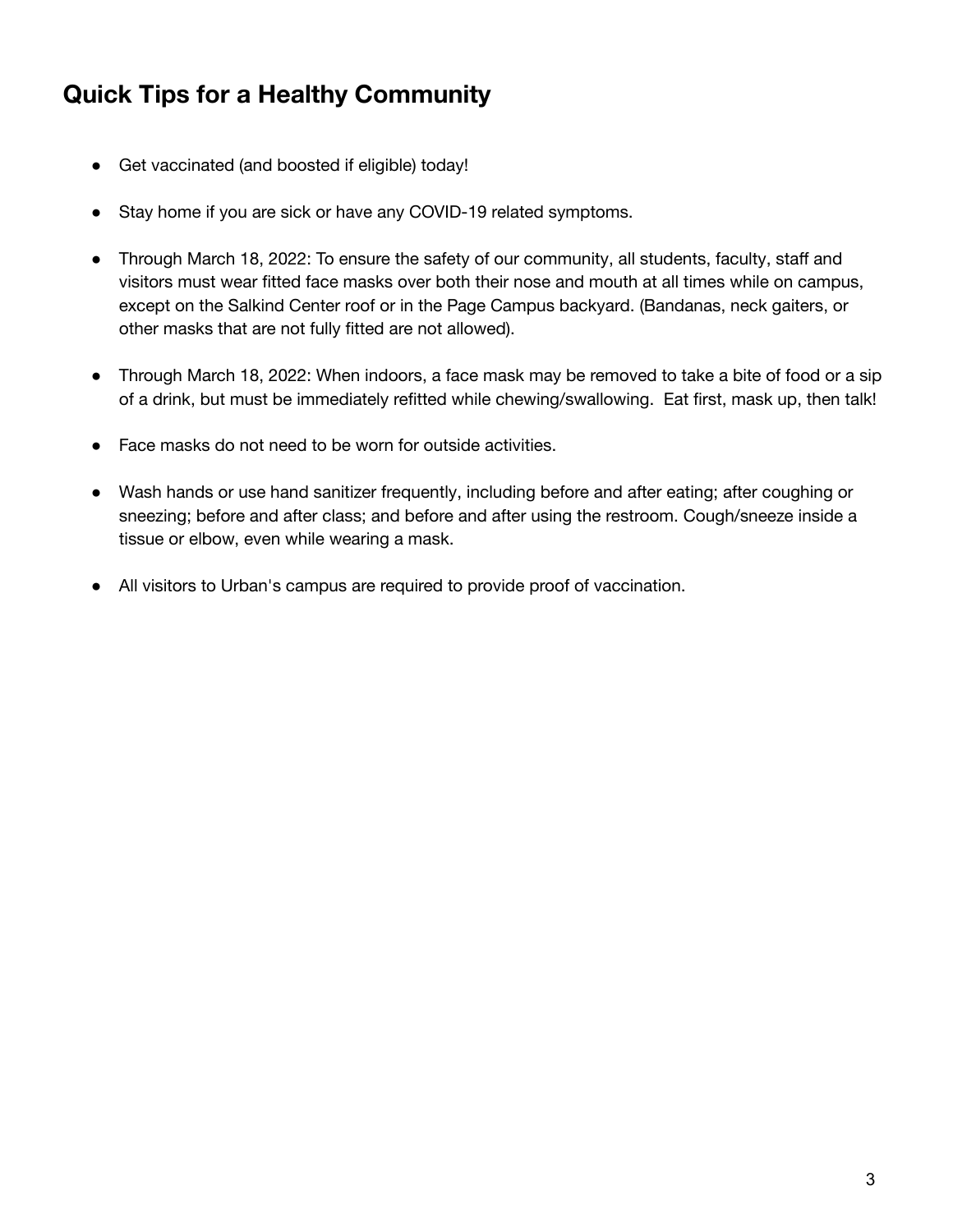### <span id="page-3-0"></span>**Introduction**

Urban School's Safety Plan is based on guidance and requirements from the San Francisco Department of Health (SFDPH), the California Department of Public Health, and the Centers for Disease Control and Prevention.

This school year, Urban will return to the fundamental structure and practices of our "normal," pre-COVID Urban – start time, schedule, homework expectations, class lengths, grading, etc., while continuing to implement COVID-19 safety guidelines from SFDPH.

Urban continues to urge vaccinations with all of its constituencies.100% of our faculty, staff and students are fully vaccinated.

SFDPH and Urban safety guidelines summarized in this document cannot completely eliminate risk, however vaccinations and these guidelines substantially diminish the likelihood of spreading COVID-19. Urban will establish, explain and educate our community about health and safety protocols, but it will be incumbent on all members of our community to read, understand and follow the guidelines set out in this plan. We also ask that all families read the [Student/Family](https://www.urbanschool.org/uploaded/documents/HandbookAddendum2021-22_Rev1.pdf) Handbook [Addendum](https://www.urbanschool.org/uploaded/documents/HandbookAddendum2021-22_Rev1.pdf) with Specific Information Related to COVID-19 Prevention with their students. Students will sign this agreement at the beginning of the school year in Advising.

We also understand that the science behind COVID-19 best practices are evolving rapidly. Our COVID-19 Safety Task Force will continue to review our policies and keep up-to-date with the latest SFDPH protocols and policies, and will make adjustments to our practices and policies when required.

### <span id="page-3-1"></span>**Important Contact Information**

Urban's point people for questions or concerns around practices, protocols or potential exposure and the school's liaison to SFDPH:

- Health + Safety Team (healthsafety@urbanschool.org)
- Drea Scally ([dscally@urbanschool.org\)](mailto:dscally@urbanschool.org) (415-841-3732 or 415-626-2919)
- Charlotte Worsley ([cworsley@urbanschool.org\)](mailto:cworsley@urbanschool.org) (314-472-8186 or 415-626-2919)

San Francisco Department of Public Health (SFDPH) Schools and Childcare Hub Email: [Schools-childcaresites@sfdph.org](mailto:Schools-childcaresites@sfdph.org) or [cases.schools@sfdph.org](mailto:cases.schools@sfdph.org) Schools and Childcare Hub Phone: 628 217 7499

#### **COVID-19 Safety Task Force Members**

- Dan Miller (Head of School)
- Charlotte Worsley (Assistant Head for Student Life)
- Diane Walters (Chief Financial Officer)
- Drea Scally (Office and Logistics Manager)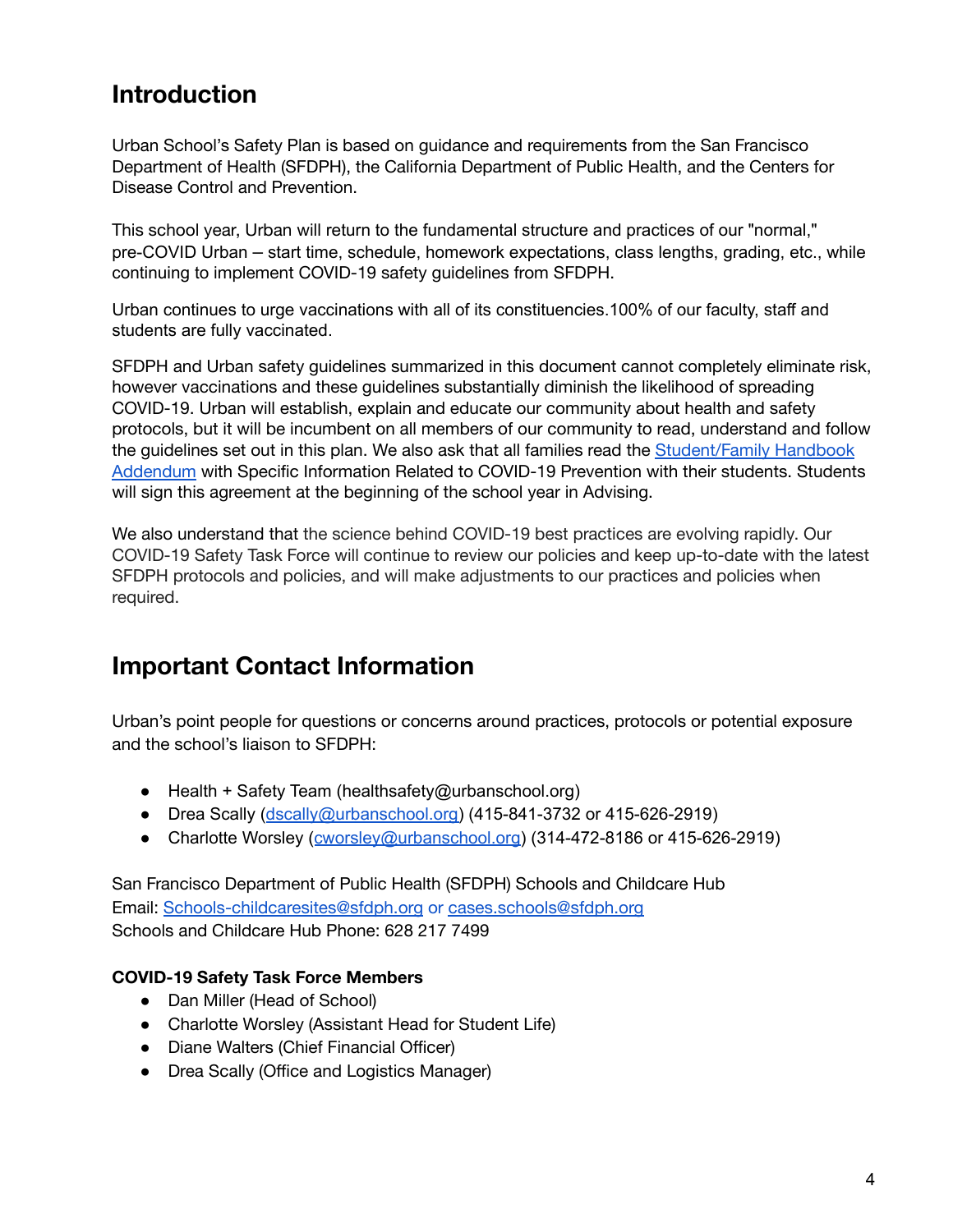- Kristen Bailey (Director of Marketing & Communications)
- Jessica Yen (Academic Dean)
- Giselle Chow (Dean of Faculty)
- Joe Skiffer (Director of Athletics)
- Dave Coffman (Facilities Director)
- Evie Hidysmith (Pandemic Coordinator)

### <span id="page-4-0"></span>**Face Masks**

- Urban will clearly post and share its policy for wearing face masks.
- Beginning March 21, 2022, face masks will be strongly recommended indoors, but optional for all individuals on campus who are up-to-date on their COVID-19 vaccinations (up-to-date = received a booster shot if eligible). Individuals will still be required to wear high quality masks if they are not up-to-date on COVID-19 vaccinations, if they have any symptoms of illness, and for the first 5 days following a COVID-19 exposure.
- The following rules apply through March 20, 2022:
	- Everyone is required to wear high quality face masks over both their nose and mouth at all times on campus, except on the Salkind Center roof or in the Page Campus backyard. **The CDC strongly [recommends](https://www.cdc.gov/coronavirus/2019-ncov/your-health/effective-masks.html) that everyone wear tightly fitted surgical masks with knots to ensure a close fit, double masking with a surgical mask and a cloth mask; a cloth mask with a filter; or an N95 mask, particularly while highly contagious variants, such as Omicron, are surging.**
	- Masks that are not fully fitted are not allowed (including bandanas and neck gaiters which are shown to be less effective).
	- Consider [double-masking](https://www.sfdph.org/dph/files/ig/FAQ-double-masking.pdf) if not wearing a cloth mask with a filter or a medical grade mask (eg. KN95, N95).
	- Masks may not have exhalation valves or vents.
	- Face masks are required indoors for everyone, even for people who are fully vaccinated for COVID-19, and adults must wear a face mask even when students are not present.
	- $\circ$  The face mask can be removed to take a bite of food or a sip of a drink, but must be immediately refitted while chewing/swallowing. Whenever your mask is removed indoors, do not talk and limit close contact with other students until you put your mask back on (see more information about eating below). Take a bite or sip first, mask up, then talk!
	- Face masks are not required outside.
	- Parents/guardians coming inside or near any Urban building to drop off or pick up their child must wear a face mask.
	- Face shields should not be used in lieu of face coverings, as face shields have not been shown to keep the wearer from infecting others. Face shields do provide additional protection for the wearer, but they must be used in addition to a face covering.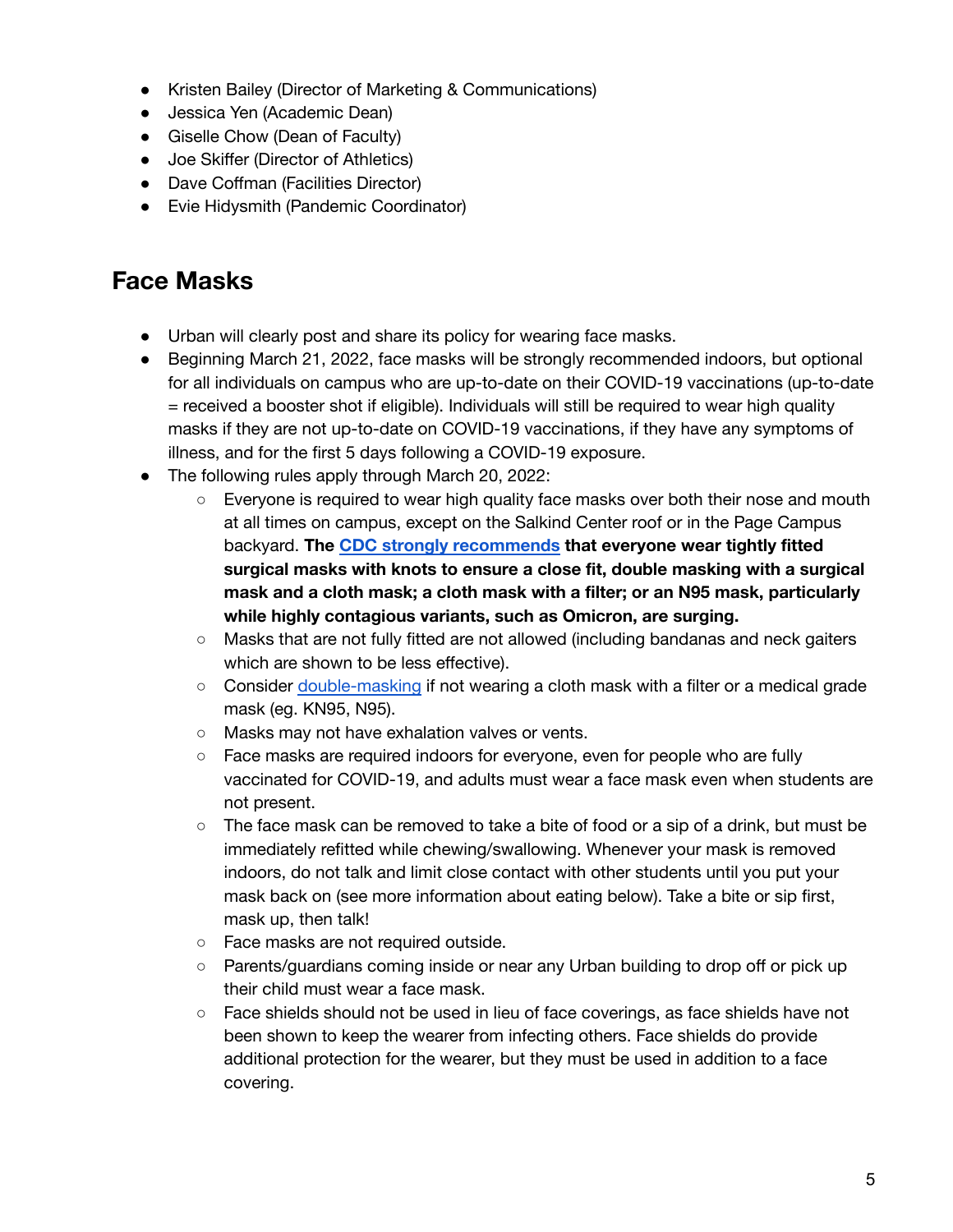- Students are expected to bring their own face covering to school each day. If a student forgets their face covering or if it breaks or is lost, Urban will have extra disposable face masks for their use.
- Urban will conduct a fit-test for N95 masks upon request.
- If a student has a medical reason for not wearing a mask, they must contact the Assistant Head for Student Life to discuss the situation and be ready to provide physician documentation. The student should wear a non-restrictive alternative, such as a face shield with a drape on the bottom edge that is tucked in per SFDPH guidelines, as long as their condition permits it.
- Disregarding masking expectations will be cause for discipline and/or student's inability to be on campus. The face mask rules will be strictly enforced by Grade Deans.

### <span id="page-5-0"></span>**Eating on Campus**

The following rules for Eating on Campus are in effect through March 18, 2022.

Eating together creates a higher risk for COVID-19 transmission because people must remove their masks when they eat. In addition, meals are usually times when we talk with one another, which further increases the risk, especially if people must speak loudly to be heard.

The following rules reduce the risk of transmission while eating:

#### **First Choice: Eat outside.**

When at all possible, eat outside.

#### **Second Choice: Eat inside an affinity or Club meeting with an adult present:**

- *Everyone must be silent while their mask is removed. One suggestion is to have a 10 minute quiet eating time at the start of your meeting.*
- *Students and faculty/staff should make every effort not to remove masks for any considerable amount of time, and should re-mask when not actively eating.*

#### **Third Choice: Eat in a silent eating area. When done eating, immediately put your mask back on.**

#### **Designated Areas for Silent Eating Indoors**

- 1. **Page:** Student Center and Old Library
- 2. **Salk**: Student Commons and Alumni Blues Lounge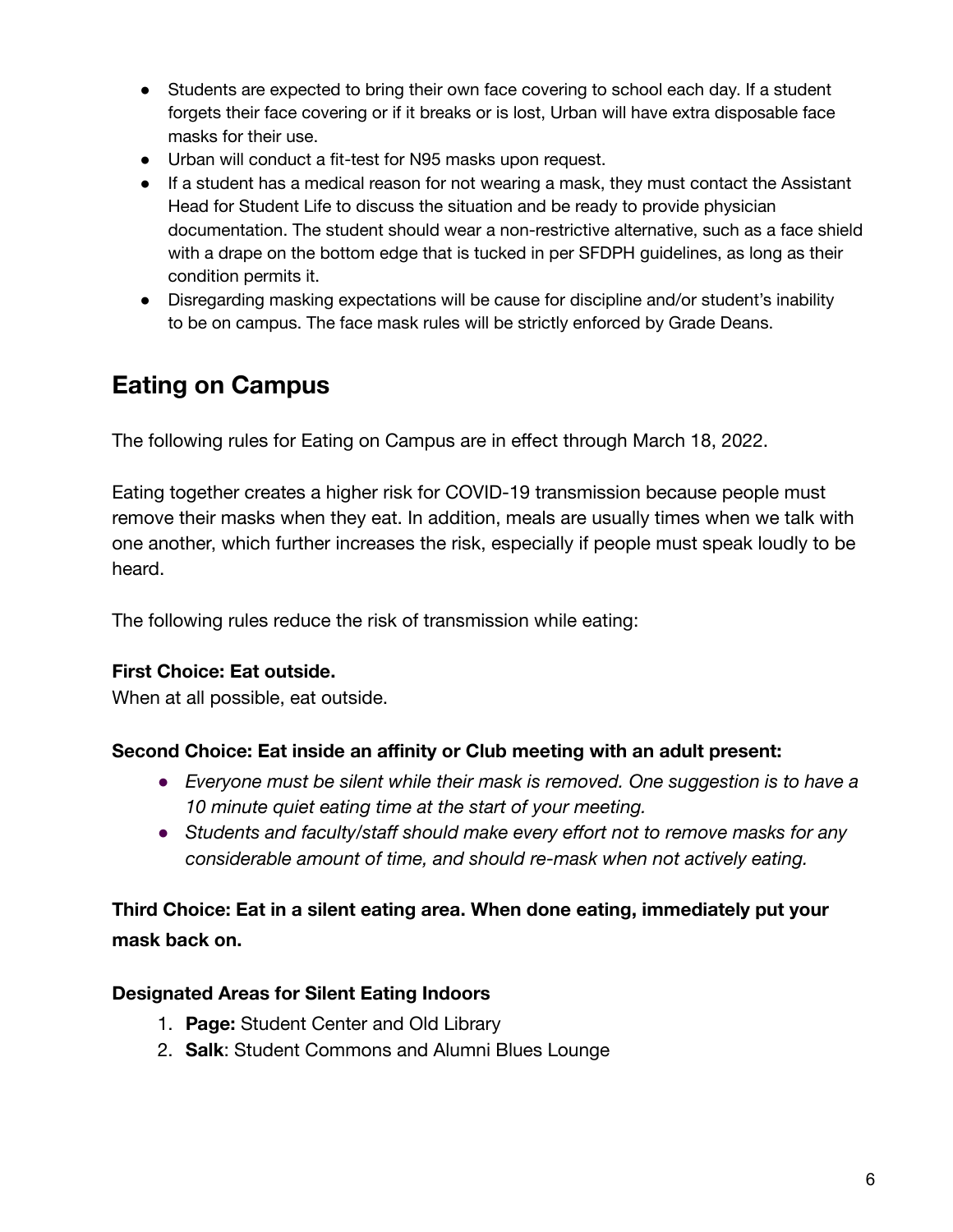\*\*These are **silent eating spaces** where students who are unmasked will be expected to eat quietly. Anyone passing through those areas must wear a mask. **No eating in hallways or in any classrooms without an adult present.**

### <span id="page-6-0"></span>**Staying Home When Sick**

According to California guidelines, school policies should not penalize students and families for missing class due to COVID-19. Therefore, students who miss school for an extended time due to COVID-19 diagnosis will work with their Grade Dean and teachers to develop a Recovery Plan. Depending on the student's health and ability to do work and attend class remotely during their illness, the Dean will decide whether it is best to adjust a student's course load following the protocols used for students who exceed absence limits when experiencing non COVID illnesses.

In case of COVID-19 symptoms or a positive COVID-19 test, please contact Urban immediately and follow this [advice](https://www.sfdph.org/dph/files/ig/Parent-Guardian-Health-Check-Handout.pdf) from San Francisco Department of Public Health (SFDPH):

| If a student                                                                                                                                                                                                                                                                                                                 | Then                                                                                                                                                                                                                                                                                                                                                                                                              |
|------------------------------------------------------------------------------------------------------------------------------------------------------------------------------------------------------------------------------------------------------------------------------------------------------------------------------|-------------------------------------------------------------------------------------------------------------------------------------------------------------------------------------------------------------------------------------------------------------------------------------------------------------------------------------------------------------------------------------------------------------------|
| Has any of the following symptoms that<br>are NEW or DIFFERENT from usual:<br>Fever or chill; Cough; Headache; Sore<br>throat; Loss of taste or smell that started<br>in the last 10 days; Feeling out of breath<br>or having a hard time breathing;<br>Diarrhea, nausea or vomiting; Fatigue;<br>Muscle aches or body aches | You should get a covid test as soon as<br>possible. This can be any type of test,<br>including an at home antigen test. Your<br>student may return to school as soon as<br>they feel better and have provided a<br>copy of negative test results.<br>If your student is not tested, they must<br>stay out of school until 10 days have<br>passed since their symptoms first<br>began and they are feeling better. |
| <b>Tested positive for COVID-19</b>                                                                                                                                                                                                                                                                                          | Your student must isolate at home for at<br>least 10 days since the symptoms first<br>started or from the date of their<br>COVID-19 test if they are<br>asymptomatic.                                                                                                                                                                                                                                             |

### <span id="page-6-1"></span>**Urban's COVID-19 Close Contact Guidelines**

A close contact is anyone who was within 6 feet of someone with COVID-19 for a total of 15 or more minutes over the course of a day, while the person was contagious. An infected person can spread COVID-19 starting 48 hours before they have symptoms or if asymptomatic, 48 hours before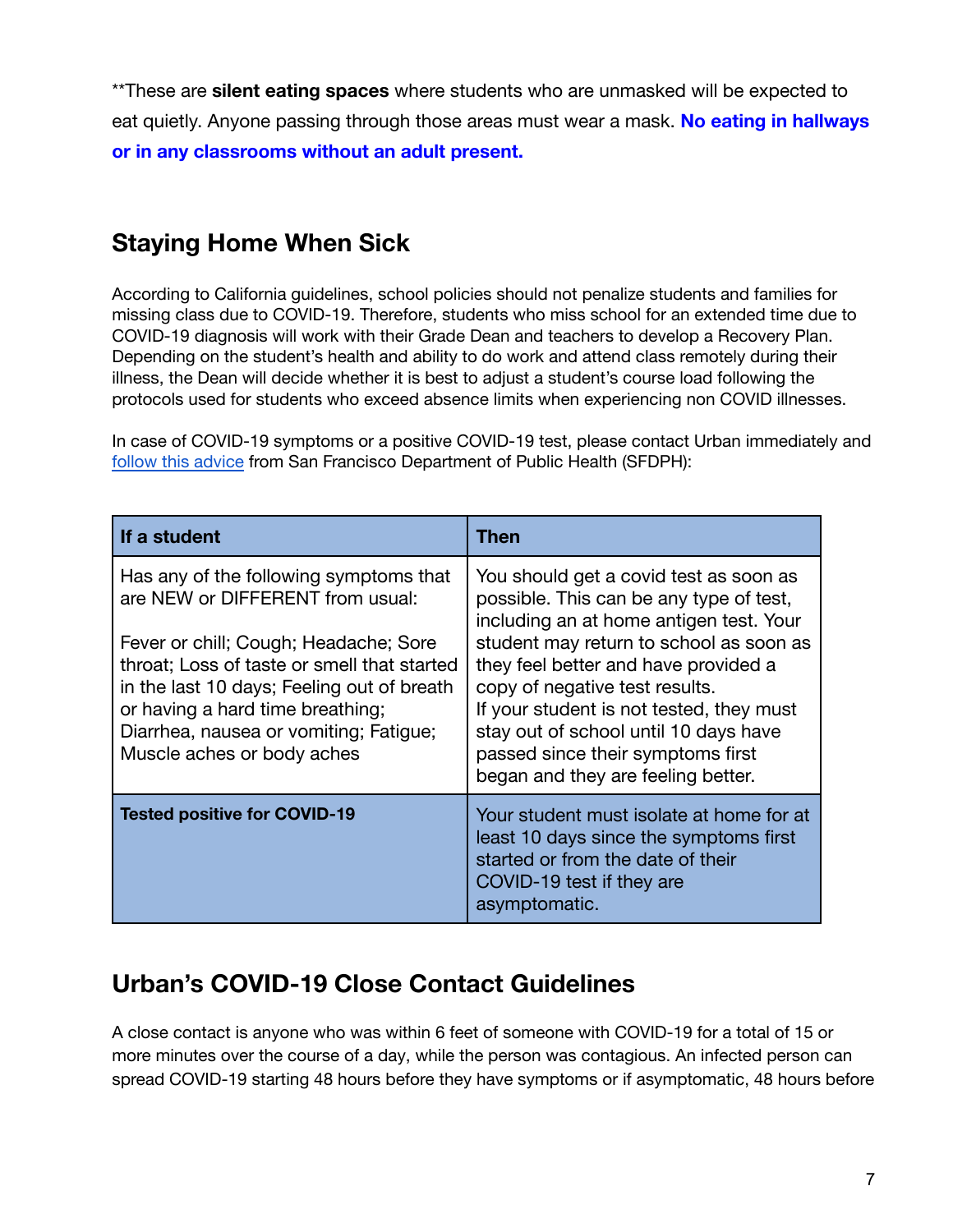they test positive. Close contact rules may be adjusted. Please email healthsafety@urbanschool.org immediately if you have close contact with someone with confirmed COVID-19. If your student has had close contact with someone with confirmed COVID-19, they must closely monitor for COVID-19 symptoms for 14 days and get tested immediately if any symptoms develop. Your student will not need to quarantine if they remain asymptomatic, but will be required to provide proof of a negative antigen test on Day 5 following exposure. If you do not have access to antigen tests the school will provide them.

### <span id="page-7-1"></span><span id="page-7-0"></span>**Remote Learning**

Urban's policy on in-person attendance is similar to that during non-pandemic times. Except in specific circumstances, all students are expected to be on campus for in-person classes. **Remote learning (watching a class, not participating) will only be available to students who have a COVID-19 diagnosis, students who are required to quarantine due to close contact, or students awaiting PCR test results required by the school.** Students who have a non-COVID illness or cannot attend school for other reasons **will not be able to attend virtually,** rather they must take a sick day, per our standard illness policy as outlined in the [Student-Family](http://email.email.urbanschool.org/c/eJxdUctuhDAM_Br2iPJyEg4cYCHqvR9QBZJ0EY-seBTt39dBPVQrRfJMbHlGY1cGqrm9DSUjjBJBBVUIIKc5KG0aY5QQDWjFIRPEz3aY8mPt7LL1jxinPK7ft0dZMJwgUhSgmQgd86Fwrus4WAdSa3abyse-PzNeZczgO8_zfQv-9uHLL3EfwgvJNCxjiOtpV5f3Yc64Sdrfx5LxhmZMpipAa4RHgoXUErFHLJWGhJ3fdqRJecsYJHFI8nAZSLX9Z-LilxHsH88pWufdRVzsj9kv-3axz_1wSIydh-n1YRfXxThieCR1G4beAMzqf_i18OnCn5PRv5JP3lIDkrGGEE1A1nfCRVWptm40BQBCcIS1ihnCTIXD9b1SRa3wMrwgTNzWcuwwCFwmyPshrvR6P7gyJfMLkRuL1Q) Handbook.

### <span id="page-7-2"></span>**Vaccinations**

- Employees are required to be fully vaccinated for COVID-19 and employees are strongly encouraged to be up-to-date on their vaccination (up-to-date= boosted if eligible for booster). 100% of our teachers and staff are fully vaccinated and over 98% are up-to-date on their vaccination.
- Vaccines are strongly recommended for students and currently 100% of students are fully vaccinated and 95% are up-to-date on their vaccination.
- All visitors to campus must be fully vaccinated. Beginning March 21, masks are optional for visitors who are up-to-date on their vaccination.

### **Additional Health and Safety Practices**

- <span id="page-7-4"></span><span id="page-7-3"></span>**● Handwashing**
	- Students, faculty and staff should follow pre-COVID protocols and wash their hands throughout the day, including before and after eating; before and after using the restroom; after touching masks; and after removing gloves. Handwashing should be for at least 20 seconds with soap, rubbing thoroughly after application.
	- Hand sanitizer is available throughout campus for times when hand washing is unavailable. We encourage students and adults to use hand sanitizer when entering campus, when entering and leaving the classroom, and anytime they touch their face or a shared object.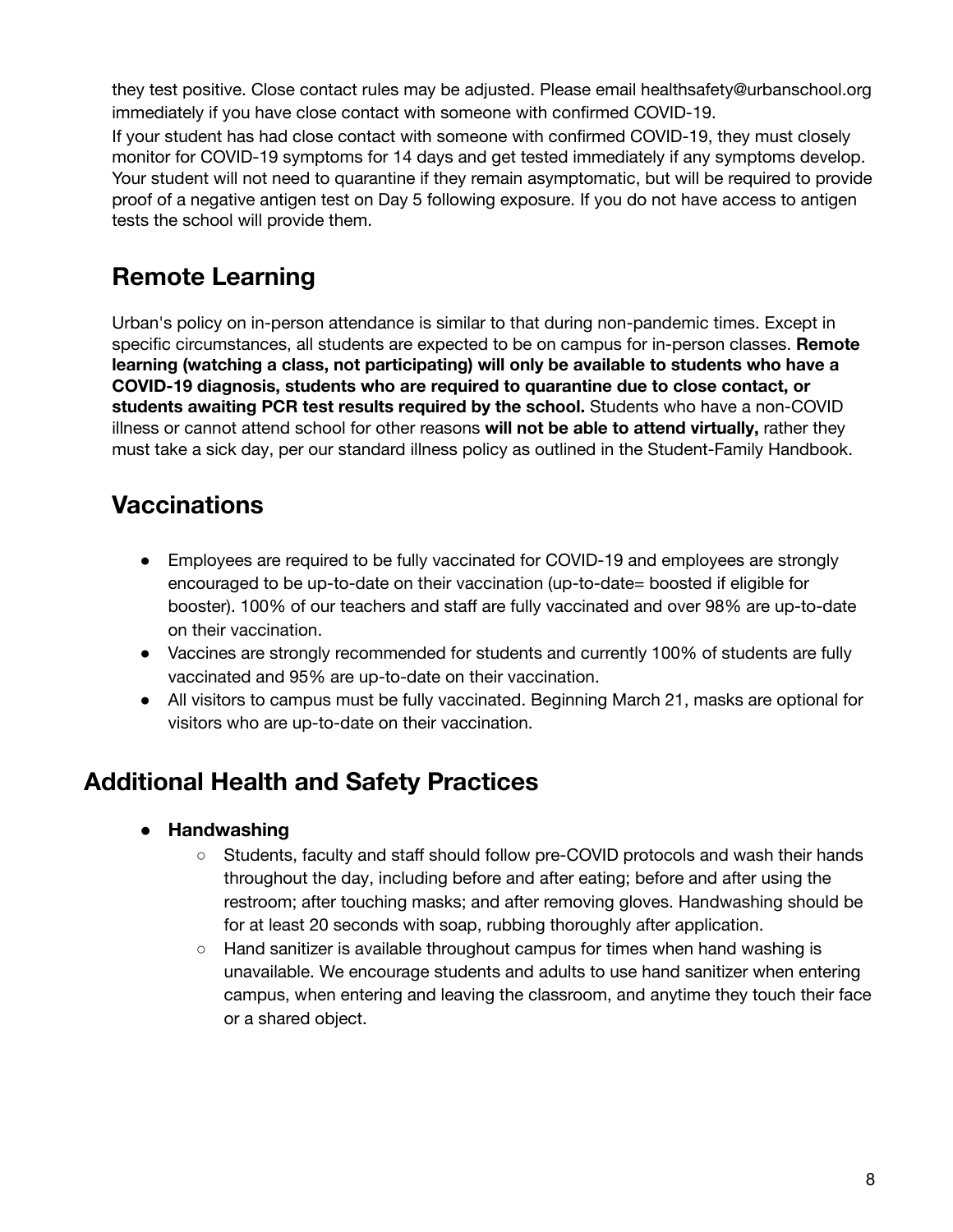#### <span id="page-8-0"></span>**● Classroom Safety**

○ Wind instruments will only be played indoors with bell covers and weekly antigen testing.

#### <span id="page-8-1"></span>**● Visitors to Campus**

- All visitors to campus who are 5 years of age or older, including but not limited to parents/guardians, volunteers, and prospective students and families, will be required to provide proof of full COVID-19 vaccination.
- Through March 18, 2022, all visitors to campus will be required to wear high quality face masks indoors at all times.
- Beginning March 21, 2022, face masks will be strongly recommended indoors, but optional for all visitors on campus who are up-to-date on their COVID-19 vaccinations (up-to-date = received a booster shot if eligible). Visitors will still be required to wear high quality masks if they are not up-to-date on COVID-19 vaccinations, if they have any symptoms of illness, and for the first 5 days following a COVID-19 exposure.
- All visitors should refrain from entering the campus if they are feeling unwell or have any [COVID-19 symptoms.](https://www.cdc.gov/coronavirus/2019-ncov/symptoms-testing/symptoms.html)
- All large group events will be evaluated to determine if the event should be held in-person or virtually.

#### <span id="page-8-2"></span>**● Urban Community Events**

○ All Urban-sponsored events, taking place on and off campus, will follow all current visitor policies for vaccination and masks.

#### <span id="page-8-3"></span>**● Travel**

For those students, faculty and staff who have traveled domestically to areas with substantial or high community transmission levels or traveled internationally, please follow CDC recommendations for testing and/or symptom monitoring:

- CDC [recommendations](https://www.cdc.gov/coronavirus/2019-ncov/travelers/international-travel-during-covid19.html) for International travel
- CDC [recommendations](https://www.cdc.gov/coronavirus/2019-ncov/travelers/travel-during-covid19.html) for Domestic travel

#### <span id="page-8-4"></span>**● Transportation**

#### **○ School Buses and Vans**

Urban partners with bus companies for daily routes and transportation for athletic teams and field trips. Additionally, Urban employees may use school vehicles for transportation for athletic teams and field trips. The following health and safety protocols will be implemented for all school transportation:

- Students must not ride any school buses or vans if they are feeling unwell or exhibiting any symptoms of COVID-19.
- Through March 18, 2022, face masks are required for everyone boarding, riding and unloading any school buses or vans, including drivers, and the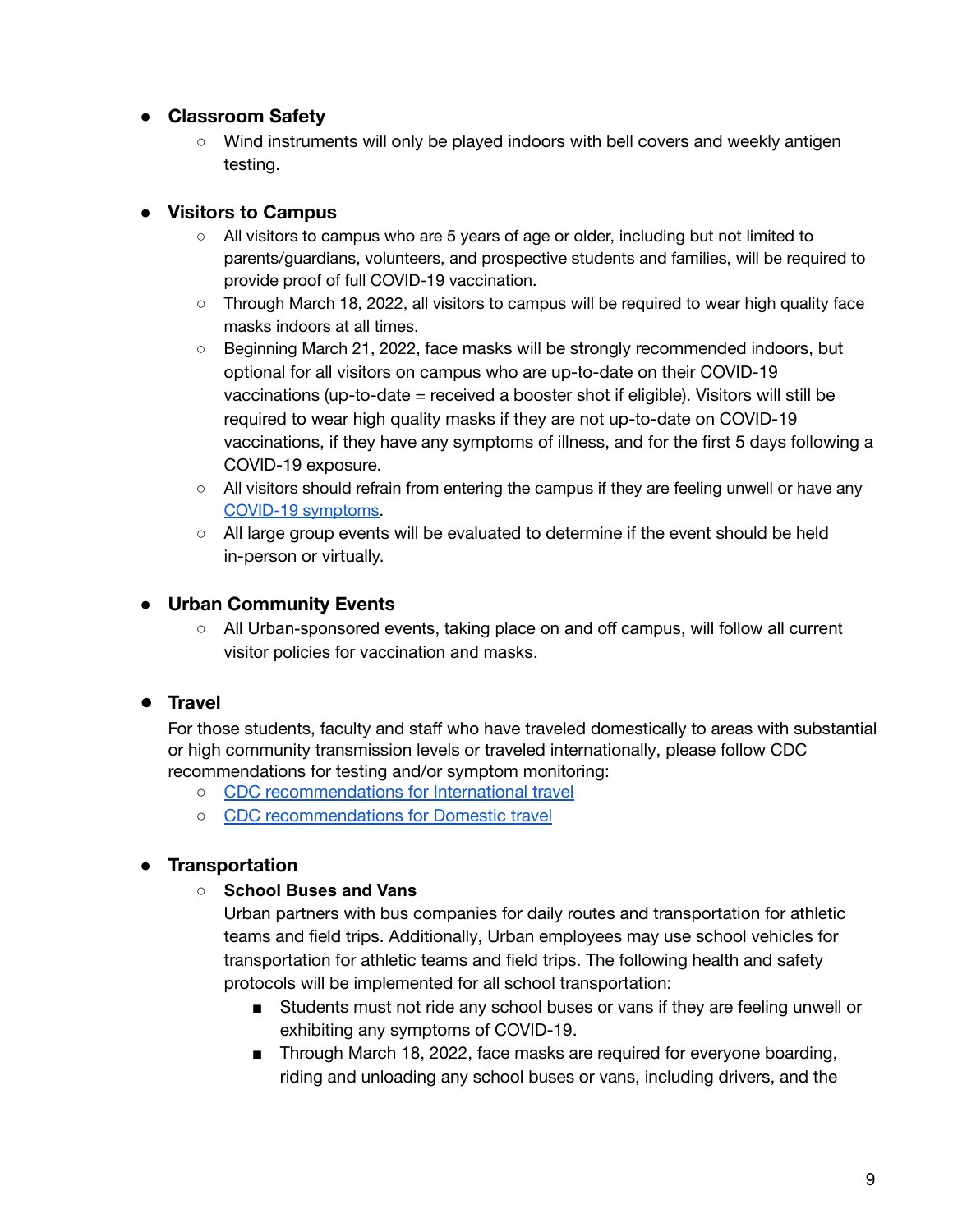rules and recommendations for face coverings above apply. Bus and van drivers will carry a supply of face coverings in case a student forgets theirs or needs a replacement mask. Beginning March 21, 2022, face masks will be strongly recommended on school buses and in school vehicles, but optional for all individuals on campus who are up-to-date on their COVID-19 vaccinations (up-to-date = received a booster shot if eligible). Individuals will still be required to wear high quality masks if they are not up-to-date on COVID-19 vaccinations, if they have any symptoms of illness, and for the first 5 days following a COVID-19 exposure.

- Windows will be open when weather and safety permit.
- Buses or vans will be thoroughly cleaned and disinfected if any individual with COVID-19 has used the vehicle within the last 24 hours.

#### **○ Single Car, Carpools and Shared Rides**

- All drop off and pick ups must be done on the South side of Page Street in the school white zones.
- If it is necessary to carpool, we urge staff and families to carpool with the same stable group of people. We recommend open windows and maximized outdoor air circulation. Treat the vehicle as an indoor space: everyone in the vehicle must wear a face mask.

#### **○ Public Transportation**

- The school has detachable, personal straps for use on public transportation that will be distributed as needed to faculty/staff and students.
- Everyone must wear face masks while riding public transit or in transit stations, even if they are fully vaccinated, as required by San Francisco's Safer Return Together order, CDPH and CDC.

#### **○ Walking/Biking**

- Students and employees who can walk or bike to school are encouraged to do so.
- Urban provides a secure location for students to lock bicycles in the Page Campus garage.

### <span id="page-9-0"></span>**Cleaning and Disinfecting**

- Janitorial staff will clean and disinfect the campus at the end of each school day and staff will have training and access to cleaning supplies and essential protective equipment as needed.
- If a person with COVID-19 was present in any spaces on campus within the last 24 hours, janitorial staff will disinfect the areas with electrostatic fogging machines that use the food grade disinfectant [Bioesque](https://bioesquesolutions.com/botanical-disinfectant-solution/). The Bioesque disinfectant will only be used after all students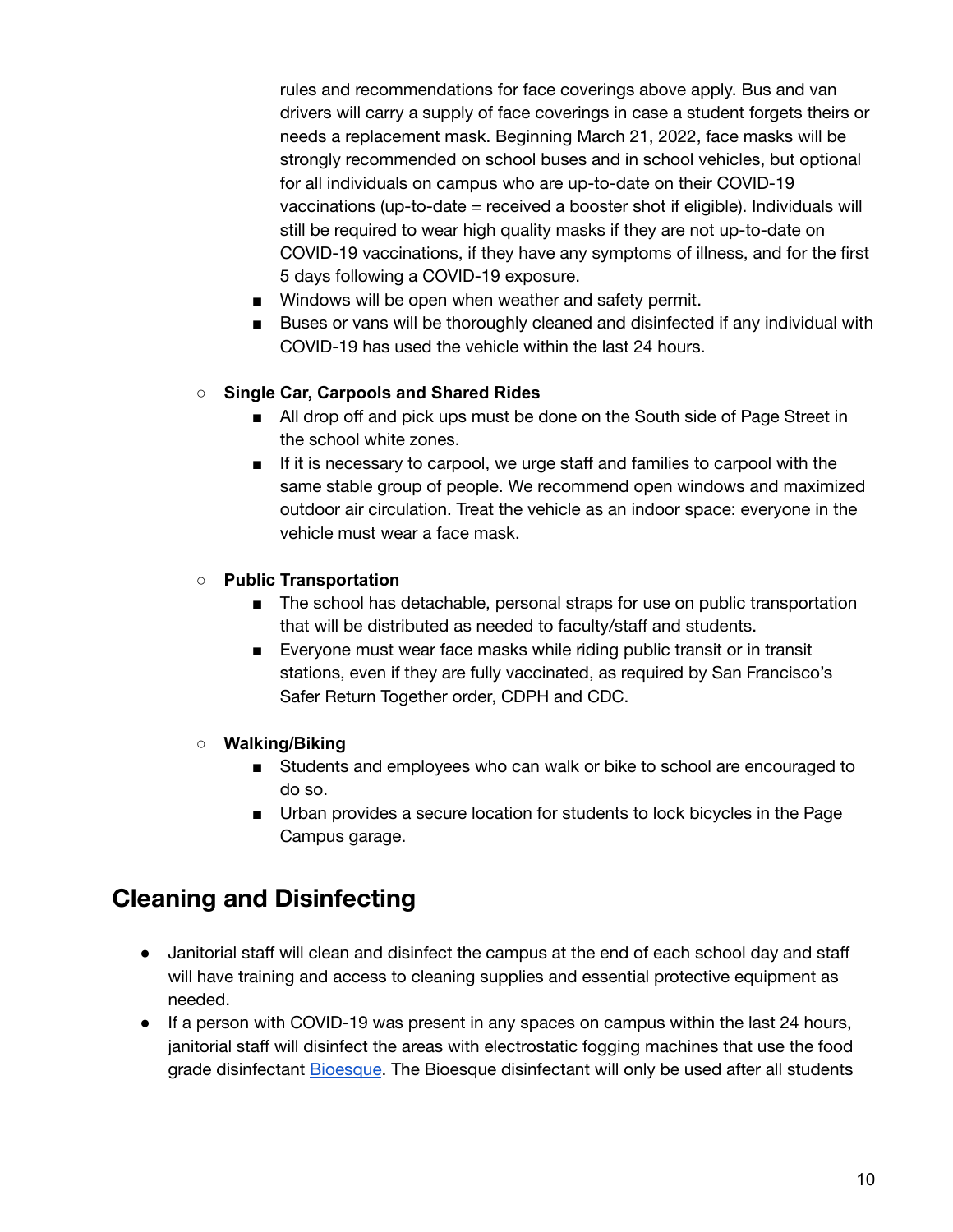and staff have left campus. The janitors have been trained to use the electrostatic fogging machines and will be provided with necessary personal protective equipment.

### <span id="page-10-0"></span>**Ventilation and Air Quality**

- The following HVAC changes were made using recommendations from ASHRAE (American Society of Heating, Refrigeration, Air Conditioning Engineers).
	- Upgrade to MERV 13 filter throughout the HVAC system in Page Campus and Salkind Center buildings.
	- $\circ$  All outside air dampers opened to 100% allowing for the maximum amount of fresh air to be introduced into the buildings.
	- Thermostat set points adjusted to maintain an ideal relative humidity level. ASHRAE recommends 40%-60% RH to help mitigate COVID-19 transmission.
	- Where applicable, windows and outside doors will be open allowing for fresh air to be introduced into rooms and offices.
	- $\circ$  HVAC systems will be scheduled to stay on 24 hours a day during occupied days, allowing for the maximum amount of air exchanges.
	- RestorAir Air Purification units utilizing Advanced Oxidation Cell Technology will be used in the St. Agnes Gym as well as any classrooms and shared offices that don't have windows.
- Windows and outside doors will be left open as much as possible, regardless of poor weather conditions.
- If the air quality index reaches 150, we will close the open windows and doors and close the outside air dampers. If the air quality index reaches 200, we will move to *Virtual Urban*.

### **Considerations for Moving to Virtual School**

<span id="page-10-1"></span>Urban is well positioned to pivot to a virtual teaching model, should there be a need for school closure due to fire, pandemic, earthquake or other natural disaster. We will let families and students know how to prepare for virtual instruction, especially students new to Urban. Note that preparations for online instruction will require faculty planning prior to switching to Urban's virtual schedule.

### <span id="page-10-2"></span>**Protocols for COVID-19 Symptoms, Cases and Exposures for Students and Employees**

#### **Protocols For Students Who Develop COVID-19 Symptoms On Campus**

● Students who exhibit symptoms while at school will report immediately to the Page Street Front Desk. They will be given an on site antigen test and either sent home or back to class, depending on test results and severity of symptoms.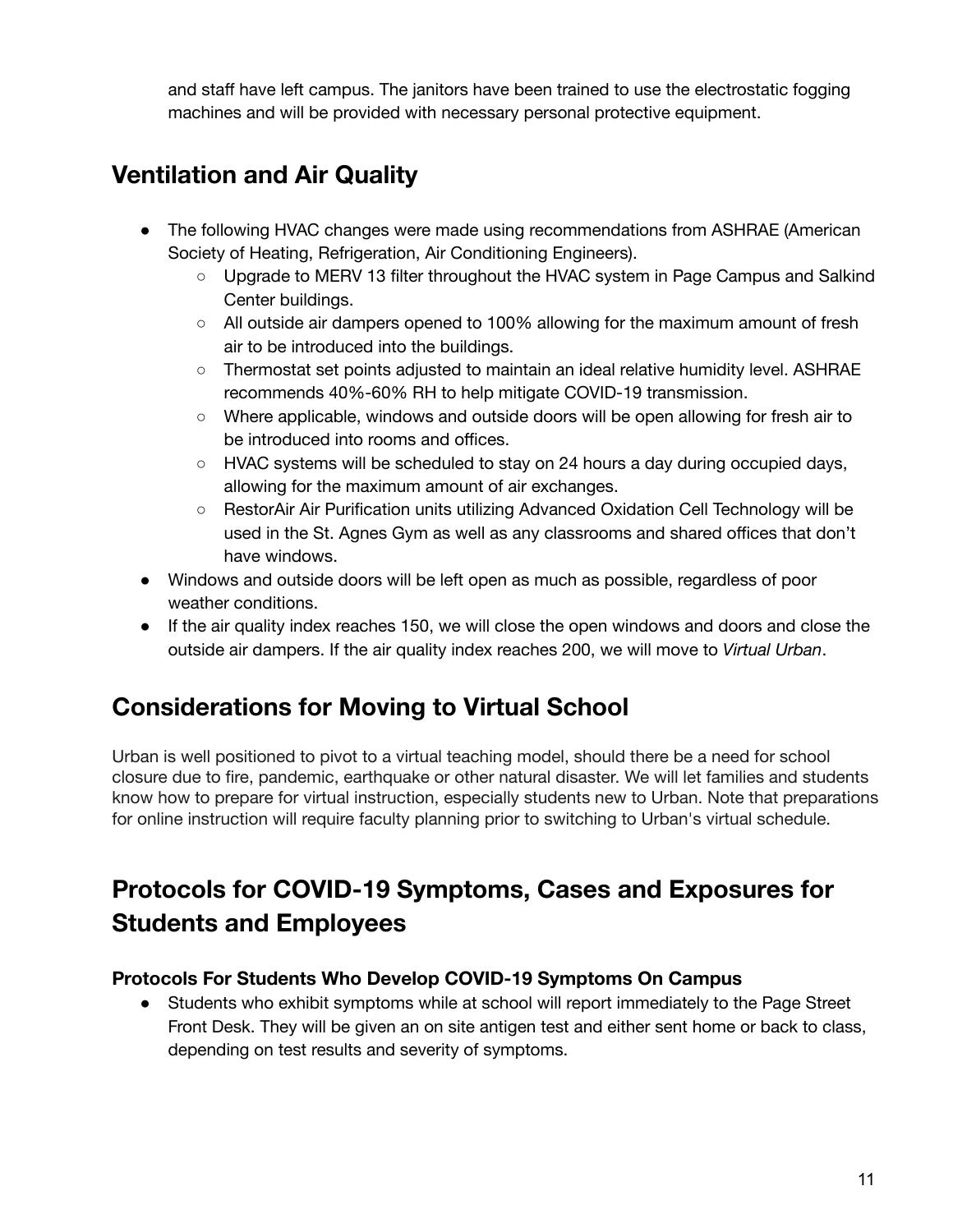- The student's information will be added to the COVID-19 tracking spreadsheet by the Front Desk staff or the Health Safety Team.
- Following SFDPH guidelines outlined in the *For Parents and [Guardians:](https://www.sfdph.org/dph/files/ig/Parent-Guardian-Health-Check-Handout.pdf) Daily COVID-19 [Symptom](https://www.sfdph.org/dph/files/ig/Parent-Guardian-Health-Check-Handout.pdf) and Exposure Check*, the student will be allowed to return to in-person activities as soon as they provide a negative test result and are feeling better.
- If the student has confirmed COVID-19 or if proof of a negative COVID-19 test is not provided, they will only be allowed to return to in-person activities after meeting all of the following criteria: 10 days have passed since their symptoms first appeared, their symptoms have improved, and 24 hours has passed with no fever (without taking medicines to lower a fever).

#### **Protocols For Students Who Develop COVID-19 Symptoms At Home**

- Parents/Guardians should keep the student at home and notify the [attendance@urbanschool.org](mailto:attendance@urbanschool.org) that their child is home with COVID-19 symptoms (as defined by [SFDPH](https://www.sfdph.org/dph/files/ig/Parent-Guardian-Health-Check-Handout.pdf)).
- Attendance staff will forward the parents/guardians email to the Health Safety Team and add the student to the COVID-19 tracking spreadsheet.
- The Health and Safety Team will send the student and parents/guardians an email recommending testing and outlining next steps for students with COVID-19 symptoms and cc Drea Scally, Office and Logistics Manager. The email will include the SFDPH document *For Parents and [Guardians:](https://www.sfdph.org/dph/files/ig/Parent-Guardian-Health-Check-Handout.pdf) Daily COVID-19 Symptom and Exposure Check*.
- Following SFDPH guidelines outlined in the *For Parents and [Guardians:](https://www.sfdph.org/dph/files/ig/Parent-Guardian-Health-Check-Handout.pdf) Daily COVID-19 [Symptom](https://www.sfdph.org/dph/files/ig/Parent-Guardian-Health-Check-Handout.pdf) and Exposure Check*, the student will be allowed to return to in-person activities as soon as they feel better and provide proof of a negative test. If the student has confirmed COVID-19 or if proof of a negative COVID-19 test is not provided, they will only be allowed to return to in-person activities after meeting all of the following criteria: 10 days have passed since their symptoms first appeared, their symptoms have improved, and 24 hours has passed with no fever (without taking medicines to lower a fever).

#### **Protocols For Employees Who Develop COVID-19 Symptoms On Campus**

- Employees should go to the Page Street Front Desk and ask to speak to the Health Safety Team.
- Faculty who are teaching should call or email the Front Desk for immediate support. The Front Desk will notify Giselle Chow, Dean of Faculty.
- The Health Safety Team will administer an on site antigen test and either clear the faculty to return to class or send them home depending on the severity of symptoms.
- Following SFDPH [guidelines,](https://www.sfdph.org/dph/COVID-19/Isolation-and-Quarantine.asp) the employee will be allowed to return to work after providing proof of a negative COVID-19 test and after their symptoms have improved. If the employee has confirmed COVID-19 or if proof of a negative COVID-19 test is not provided, they will only be allowed to return to work after meeting all of the following criteria: 10 days have passed since their symptoms began, their symptoms have improved, and 24 hours has passed with no fever (without taking medicines to lower a fever).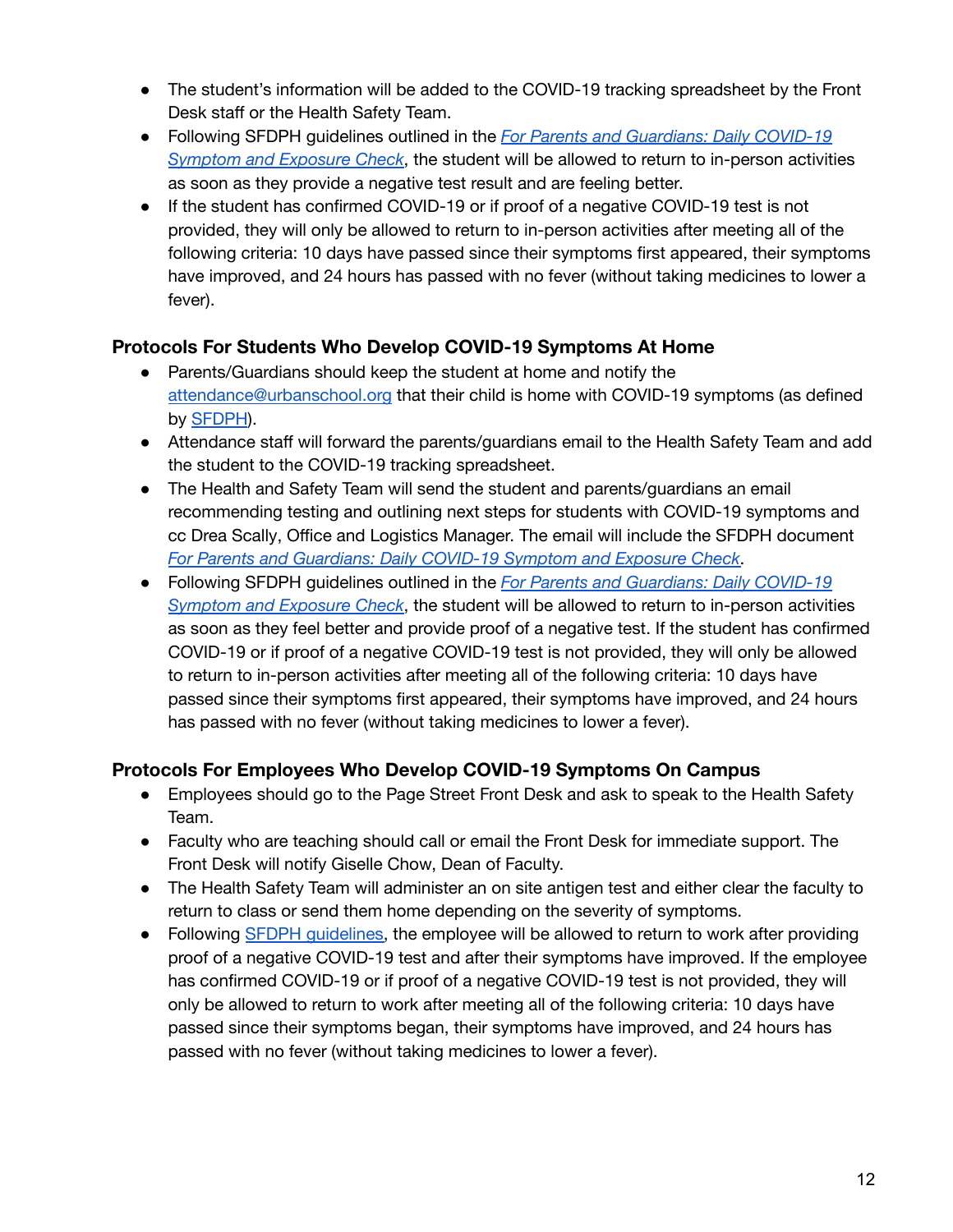#### **Protocols For Employees Who Develop COVID-19 Symptoms At Home**

- Employees should email their supervisor and [healthsafety@urbanschool.org](mailto:healthsafety@urbanschool.org) who will add the information to the attendance tracking spreadsheet.
- Faculty should implement substitute procedures.
- The Health Safety Team will send an email to the employee recommending testing and outlining next steps for employees with COVID-19 Symptoms.
- Following SFDPH [guidelines,](https://www.sfdph.org/dph/COVID-19/Isolation-and-Quarantine.asp) the employee will be allowed to return to work after providing proof of a negative COVID-19 test and after their symptoms have improved. If the employee has confirmed COVID-19 or if proof of a negative COVID-19 test is not provided, they will only be allowed to return to work after meeting all of the following criteria: 10 days have passed since their symptoms began, their symptoms have improved, and 24 hours has passed with no fever (without taking medicines to lower a fever).

#### **Protocols for Students and Employees Who Had Close Contact with Someone with Confirmed COVID-19**

- Students or Employees who learn they had close contact with someone with confirmed COVID-19 should email the Health Safety Team immediately for guidance on what steps to take.
- Close contacts will be required to monitor symptoms for 14 days as well as provide negative antigen tests each day for 7 days post day 0 exposure.

#### **Protocols for When Students or Employees Have Confirmed COVID-19 Infection**

- A confirmed COVID-19 case must be reported to the school within 1 hour and a copy of the test result should be sent, if possible. Anyone with a confirmed case of COVID-19 will contact the designated COVID-19 Liaisons: [healthsafety@urbanschool.org,](mailto:healthsafety@urbanschool.org) Drea Scally, Office and Logistics Manager ([dscally@urbanschool.org,](mailto:dscally@urbanschool.org) 415 841 3732 or 415 626 2919) and Charlotte Worsley, Assistant Head for Student Life [\(cworsley@urbanschool.org,](mailto:cworsley@urbanschool.org) 314 472 8186 or 415 626 2919). They will add positive cases to the COVID-19 tracking sheet.
- Urban will take the steps below in accordance with SFDPH's *Quick Guide for [Suspected](https://www.sfdph.org/dph/files/ig/COVID-19-QuickGuide-Suspected-Confirmed-COVID-Schools-Childcares-Programs.pdf) or Confirmed COVID-19: For Schools, [Childcares,](https://www.sfdph.org/dph/files/ig/COVID-19-QuickGuide-Suspected-Confirmed-COVID-Schools-Childcares-Programs.pdf) and Programs for Children and Youth*
- Case Investigation and Communication with SFDPH
	- The Health Safety Team will use the *Exposure and [Investigation](https://www.sfdph.org/dph/files/ig/exposure-investigation-tool.docx) Tool* to collect important details about the case. Drea Scally will report the COVID-19 case to SFDPH Schools/Childcare Response Team ([cases.schools@sfdph.org\)](mailto:cases.schools@sfdph.org) within 1 hour.
	- SFDPH staff will provide guidance on case management and next steps, including isolation and quarantine.
	- SFDPH may ask Urban to identify people who had close contact with the person with COVID-19 and may have been infected. The Health Safety Team are the designated staff persons to do contact tracing. When interviewing people to determine if they had close contact, and informing them that they may have been exposed, they will not disclose the identity of the person with COVID-19, as required by law. They will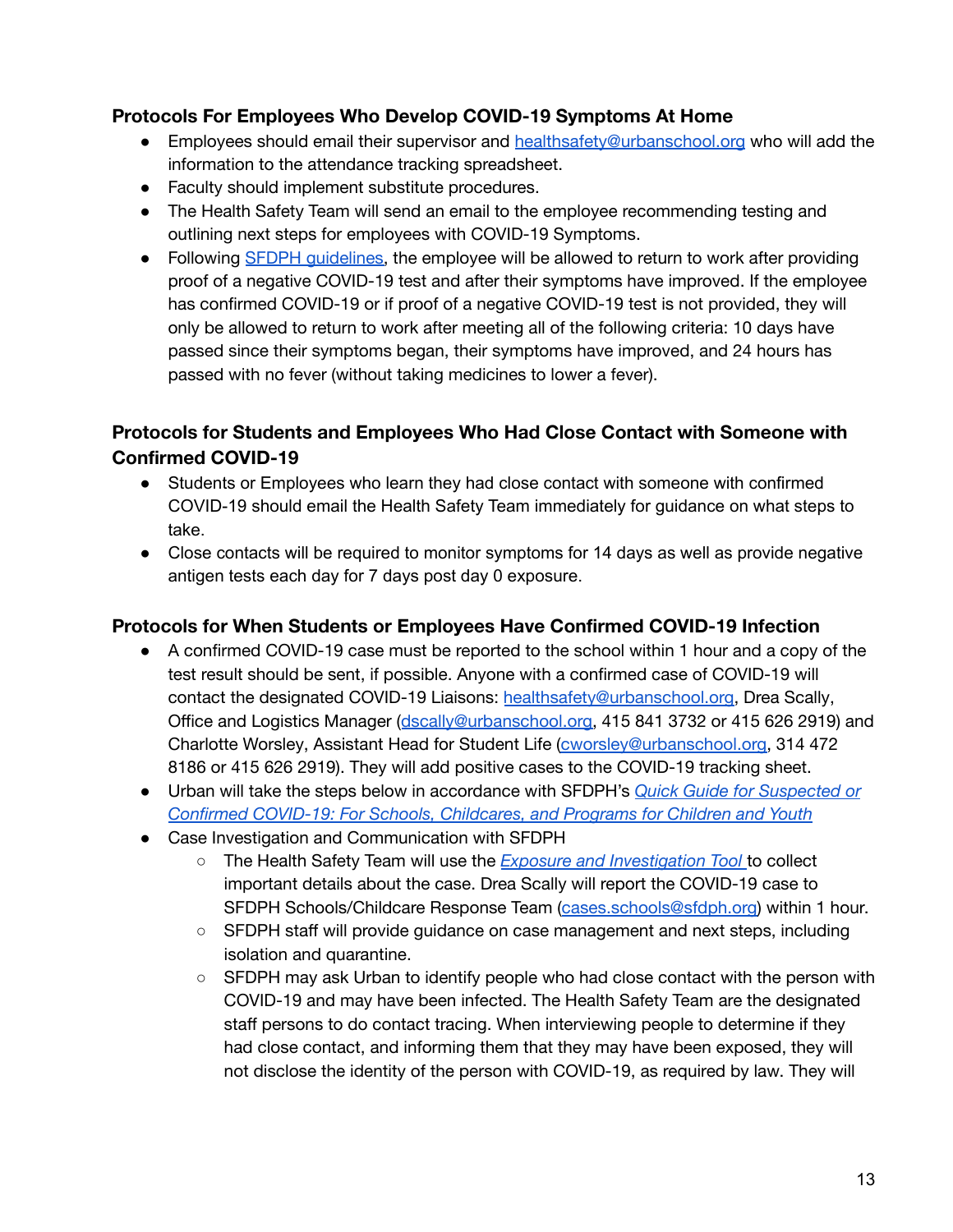collect details of any close contacts using the List of Close [Contacts](http://www.sfdph.org/dph/files/ig/TEMPLATE-School-Contact-Tracing.docx) template and email the *List of Close Contacts* to SFDPH within 24 hours.

- Communication within the Urban community. Employees will receive communications from Diane Walters, Chief Financial Officer. Students will receive communications from Charlotte Worsley, Assistant Head for Student Life.
	- The person with confirmed COVID-19 infection will be instructed to isolate at home for at least 10 days after symptoms started or from the time of the positive test.
	- Urban will communicate with the school community within one business day as indicated in the Quick Guide.
		- All close contacts will be sent a close contact advisory and will be instructed to follow the steps outlined in Urban's COVID-19 Close Contact Guidelines (as listed above).
		- The rest of the community will receive general exposure advisories and be instructed to closely monitor for COVID-19 symptoms for the next 14 days.
		- Urban will not disclose the identity of the person, as required by the Americans with Disabilities Act and the Family Education Rights and Privacy Act. Although it may be possible to determine the identity of the individual based on necessary communication regarding close contact the individual has had, Urban asks that employees, families, and students refrain from unnecessary conversation about the identity of the individual.
- If the person with COVID-19 was present in any spaces on campus within the last 24 hours, janitorial staff will clean and disinfect those areas.
- Exposed individuals or their families will be notified, will be told how to get tested, and will clearly understand when they or their child can return to school - usually 10 days after the exposure.
- Human Resources will report immediately to Cal/OSHA any cases of COVID-19-related serious illnesses or death occurring on campus or in connection to employment.

### <span id="page-13-0"></span>**Data and Evaluation**

Daily Monitoring by Health and Safety Team. Periodic review by COVID-19 Safety Task Force.

Procedures:

- In the interest of public health and in an effort to better understand mitigation efforts and the spread of COVID-19, Urban will share anonymous testing data with the SFDPH and other researchers.
- Drea Scally, Office and Logistics Manager, and Charlotte Worsley, Assistant Head for Student Life, will monitor the data around student and employee exposure and positive case data for record keeping, monitoring of trends, and sending community notifications. They will work closely with SFDPH to monitor transmission and evaluate and ensure effectiveness of our protocols.
- Drea Scally, Office and Logistics Manager, and Kristina Tavisora and Erika Tavisora, Receptionists, will keep track of all absences and the causes of the absences in a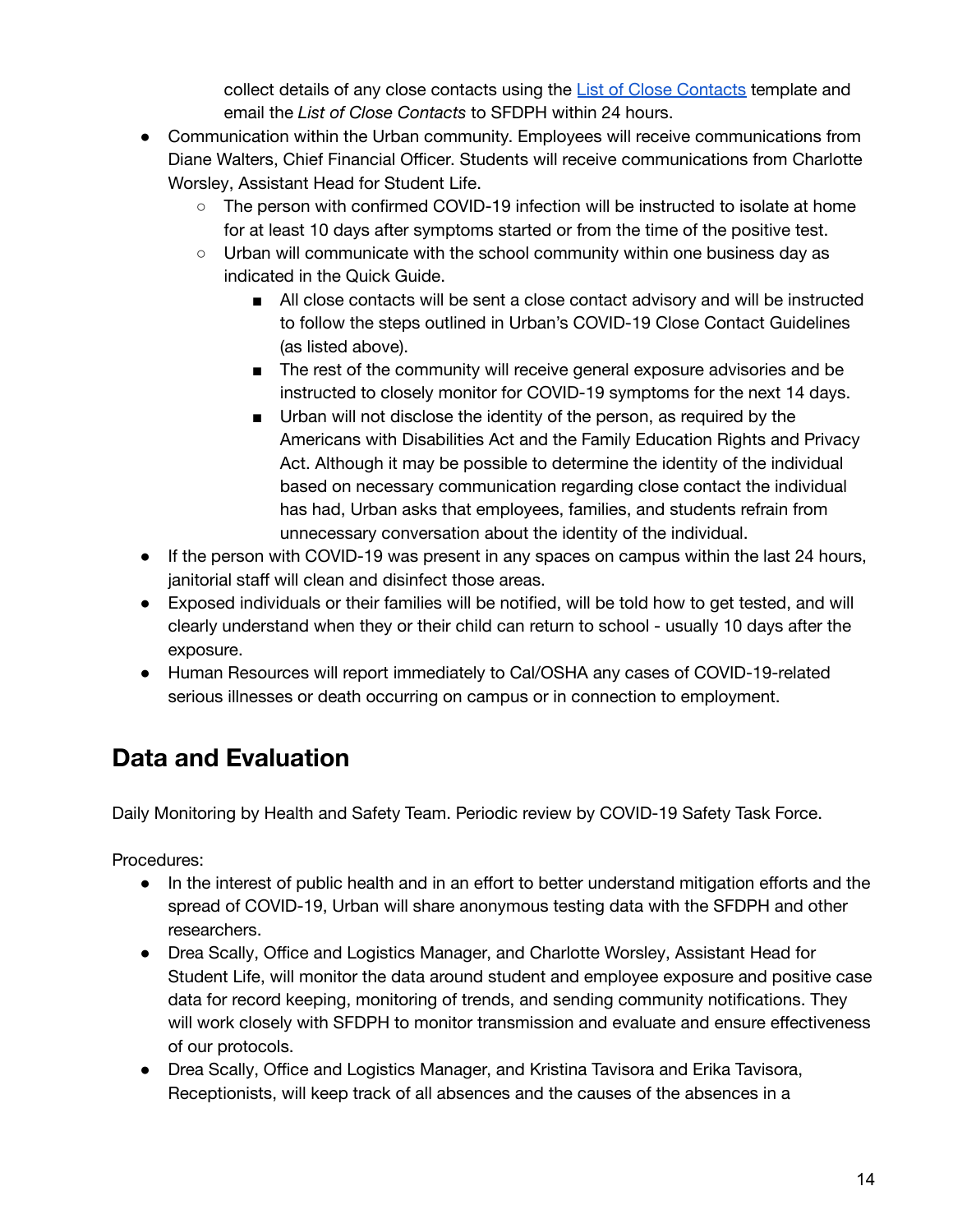spreadsheet. They will follow up with anyone calling out sick from work or school and insert information in the attendance spreadsheet.

### <span id="page-14-0"></span>**Identification and Evaluation of COVID-19 Hazards**

Urban's COVID-19 Safety Task Force will abide by all Cal/OSHA recommendations and regulations, Cal/OSHA COVID-19 Prevention Emergency Temporary Standards.

Urban employees are encouraged to participate in the identification and evaluation of COVID-19 hazards by attending safety training and presentations or by submitting feedback via the [COVID-19](https://docs.google.com/forms/d/e/1FAIpQLSfGo0HVmZ4gllDgraMogRm2VxYfmC6dkXPkTS9nEXSsKQhXfQ/viewform) [Hazard](https://docs.google.com/forms/d/e/1FAIpQLSfGo0HVmZ4gllDgraMogRm2VxYfmC6dkXPkTS9nEXSsKQhXfQ/viewform) Report form.

### <span id="page-14-1"></span>**Community Training**

Training will be provided to all community members to reinforce the importance of the health and safety practices and protocols listed in this Safety Plan.